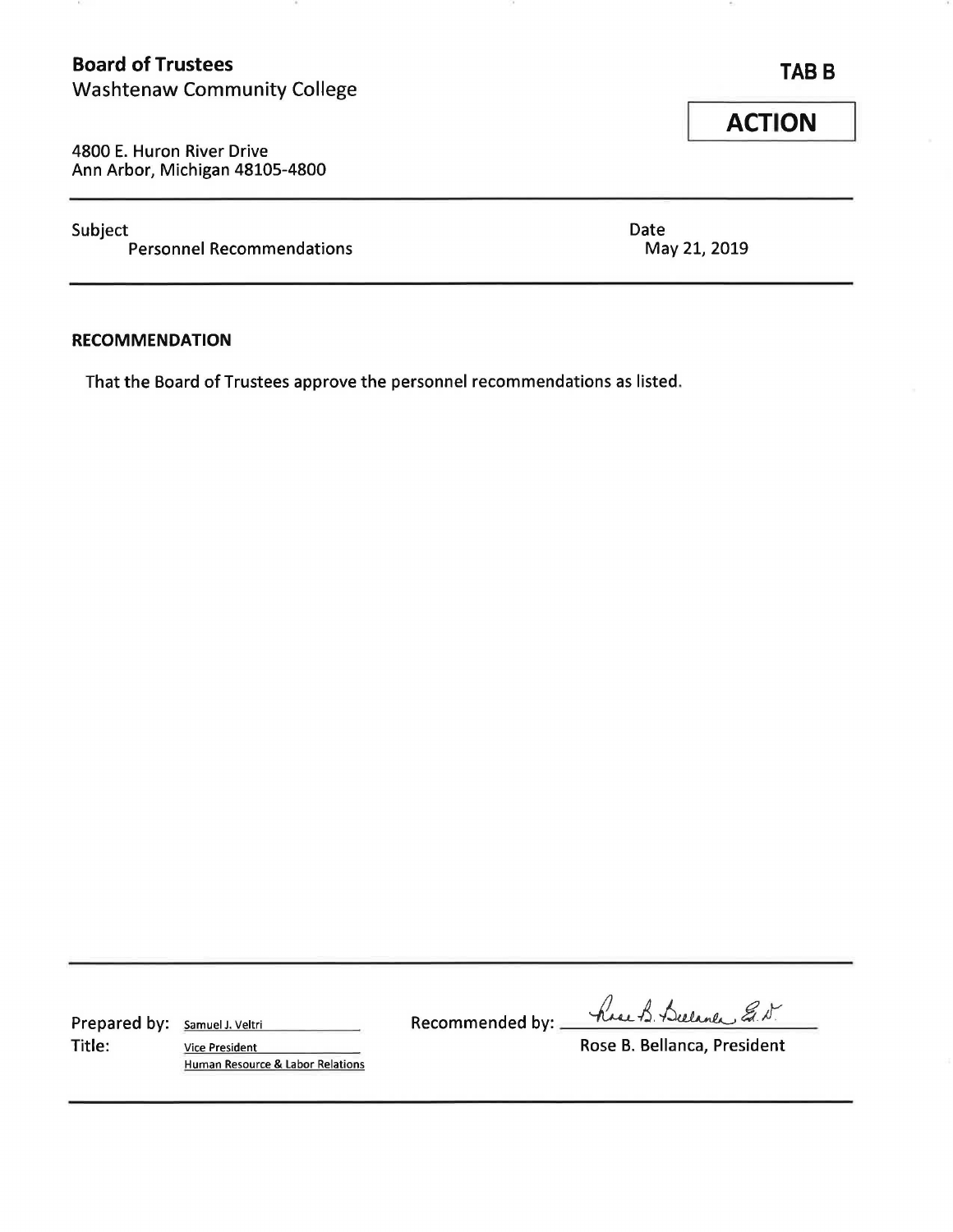# **PERSONNEL RECOMMENDATIONS**

**May 2019** 

## **Economic & Community Development**

#### **Part-Time New Hires**

*Independent Staff*  **Stephen Frazier,** UA Lab Technician, \$19.40 hourly **Meghan Nollen,** Trainer, \$35.00 hourly **Michelle Meier,** Trainer, \$35.00 hourly **Jane Reiter,** Trainer, \$35.00 hourly **Morley Stevenson,** Trainer, \$35.00 hourly **Jennifer Fansler,** Trainer, \$25.00 hourly

#### **Full-Time Ending Employment**

**Niko Dawson,** Dean, Economic & Community Development, with four (4) years of service **Erica Estelle,** Talent Development Specialist II, with three (3) years of service

#### **Instruction**

**Full-Time New Hires**  *Independent Staff*  **Joyce VanMeter,** Senior Director Public Service Training, \$87,176 **Replacement** Replacement

*Support Staff*  **Sera Bird, Curriculum & Assessment Secretary, \$16.14 hourly Replacement Replacement Replacement** 

#### **Part-Time New Hires**

*Professional Faculty*  **Molly Brennan,** Humanities, \$867 per course contact hour **Amy Markowsitz,** Physical Sciences, \$867 per course contact hour **Yue Ma,** Physical Sciences, \$867 per course contact hour **Brian Webb,** Police Academy, \$35.53 hourly **Bev Seddon,** Business, \$867 per course contact hour **Raymond Page,** English/Writing, \$867 per course contact hour **Kathie Swan,** Physical Sciences, \$867 per course contact hour **Ben Colman,** Digital Media Arts, \$867 per course contact hour **Ovidiu Toader,** Physical Sciences, \$867 per course contact hour **Maxwell Tupper,** Physical Sciences, \$867 per course contact hour **Austin Parish,** Physical Sciences, \$867 per course contact hour

#### *Independent Staff*

**Tara Kowalewski,** Assistant Instructional Designer, \$17.96 hourly **Jenna Steiner,** STEM Success Coach, \$21.89 hourly

## *Support Staff*

**Joshua Coleman,** Library Assistant, \$14.62 hourly

## **Student & Academic Services**

#### **Full-Time New Hires**  *Support Staff*  **Barbara Huff,** Counseling & Career Planning Assistant, \$16.14 hourly